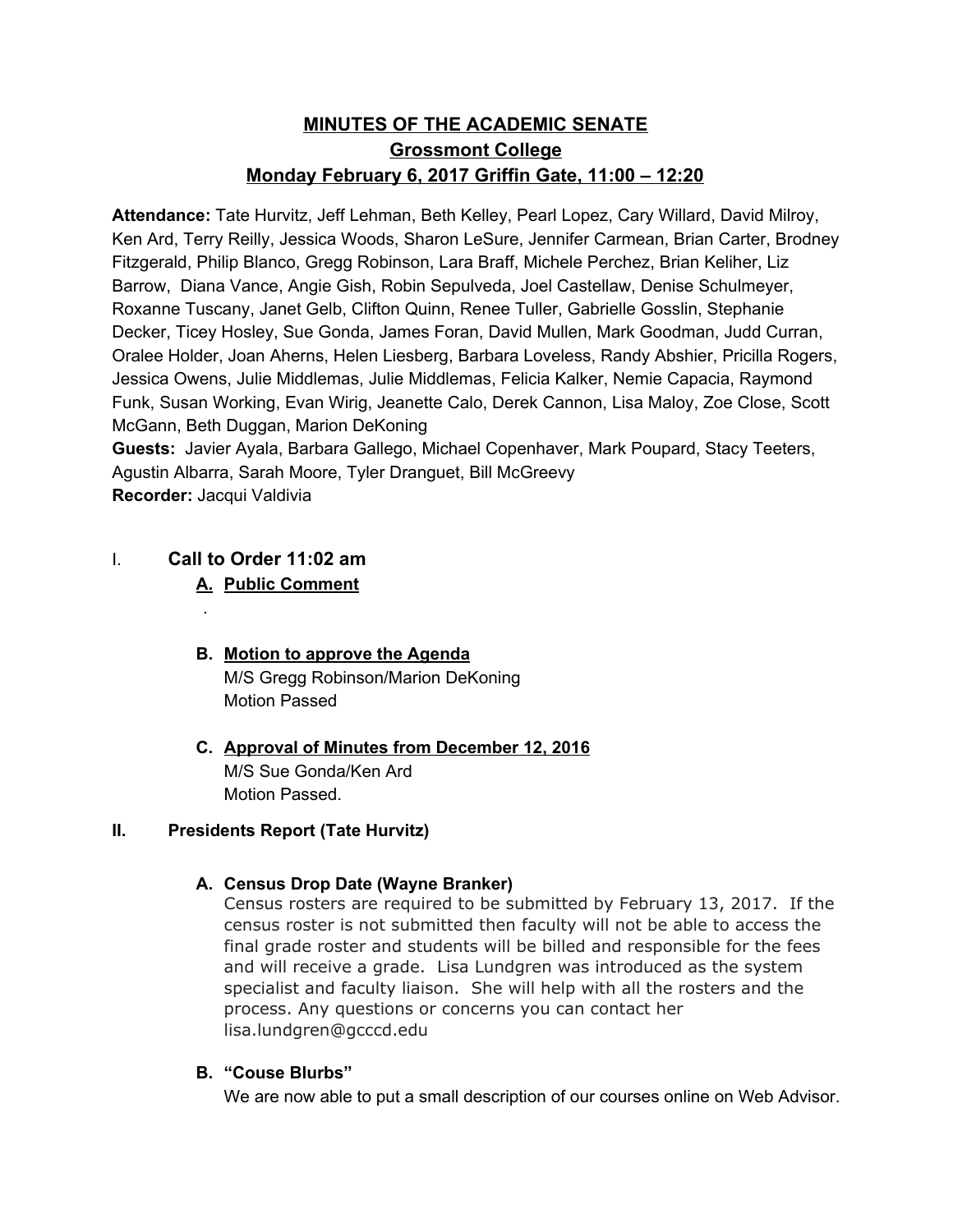Only 6 departments have submitted their blurbs. There are two different processes based on whether courses are stand-alone courses (only offered at one college) or if they are a jointly offered course that would have to be agreed upon at both colleges. The two different processes were outlined in a PDF emailed in December. All of these blurbs need to be in by the fall semester. If you would rather have someone else do your blurbs, we do have adjunct faculty who can help with these. Contact Tate Hurvitz if you have questions.

### **C. OER**

Grossmont now has an Open Educational Resources (OER) website that is very helpful. It has many links that take you to more information on OER and how to use it. Click on the Faculty and Staff tab on the Grossmont Homepage - half way down on the gray bar you will see "Open Educational Resources." There is a lot of information, and many links to well-curated OER materials, so give yourself time to look through it all. [Addendum: Since our last meeting, MariaDenise (Dee) Aceves has accepted the OER coordinator position, so you may direct questions to her].

### **III. ACTION ITEMS**

#### **Safe Haven Resolution (see attachment)**

Last semester we introduced a resolution for discussion regarding making our campus a safe haven for undocumented students. There have been some revisions so that we do not overstate how we can help support our students. We also want the statement to be strong enough language that the students will understand that faculty are standing for them and with them. This has been vetted with officers at both GC and CC. It was discussed again at the start of this term at the Joint Academic Senate meeting during flex week. This is a joint resolution so it must be agreed upon by both colleges.

A motion was made to open the discussion on the floor by Sue Gonda, and Seconded by Gregg Robinson.

What is the end result we want from making this resolution? Would it be better to keep this more quiet to keep it from becoming publically vulnerable? Some of the concerns raised were of where would the financial commitment come from. What are the legal and financial ramifications?

One answer was we want this be heard so that students know that we are supporting them and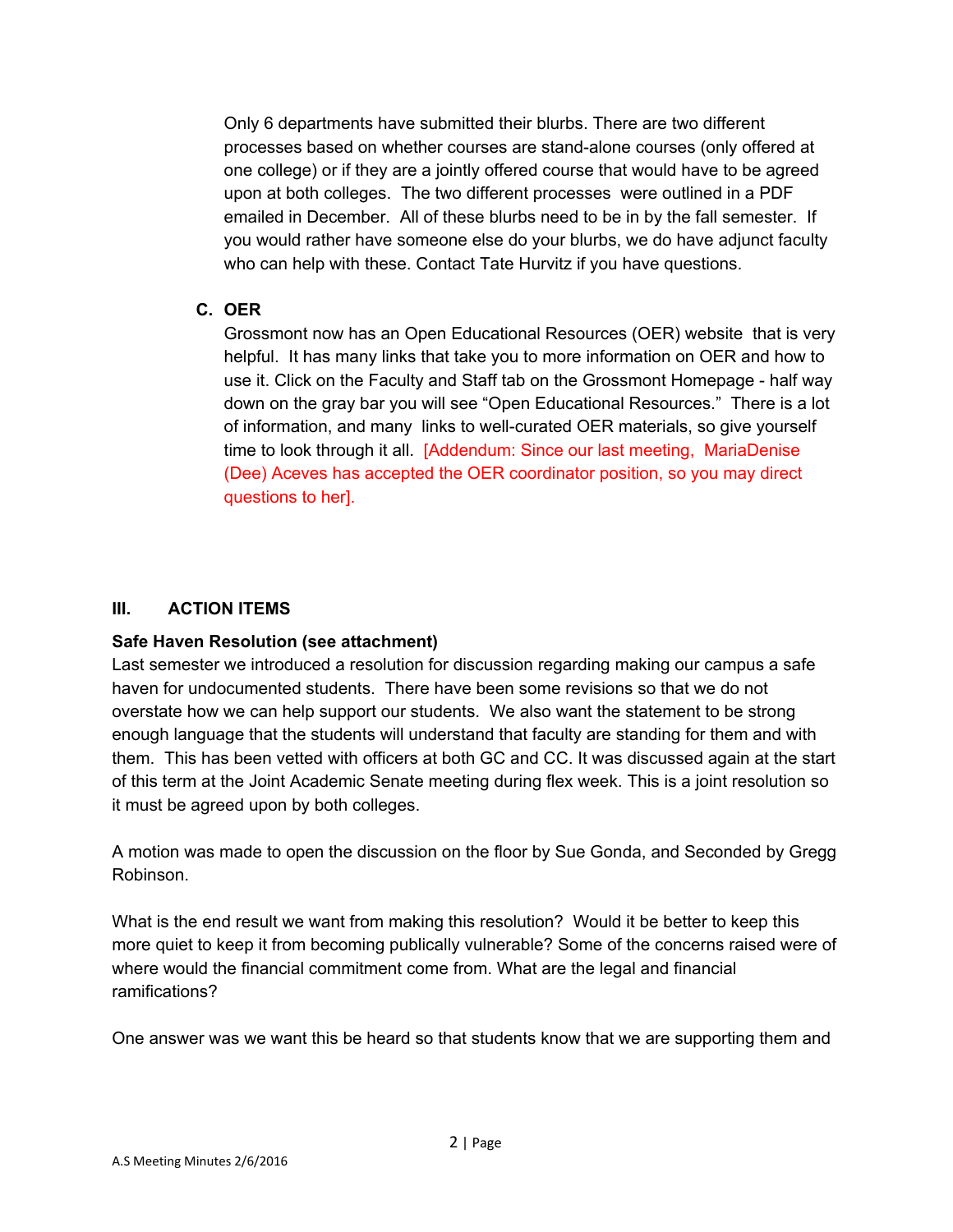will try the best we can to alleviate the stress and anxiety they are experiencing in the wake of the new administration's early actions. This resolution really just supports the standing legal protections already in place. If the laws are to change, we will revisit this resolution. This does not mean that we would protect someone that was breaking the law. As far as the financial ramifications, one likely source we might seek to use would be the equity funds.

Suggestions to change the language "fully endorsed" to "endorsed," as well as correcting two typos were accepted as freindly ammendments.

The resolution was moved to vote:

42 in favor, 3 opposed and 5 abstentions Motion Passed

#### **II.INFORMATION ITEMS**

#### **A. California Guided Pathways Program**

On December 8 the California Guided Pathways announce an opportunity for colleges to participate in a program that supports Colleges' work to build "guided pathways." Interim Senior Dean of College Planning and Institutional Effectiveness (Aaron Starck) presented information about the project and the degree to which it represented work that was consistent with things we are currently doing. The cost is 15,000 a year for 3 years. This would support us by giving resources to staff and faculty. It would also cover the cost of sending a team of 5 to a conference each semester. There was general concern of whether or not to submit the application for this support and the cost. While most were generally supportive of the concept - and were persuaded by the support it has already recieved from the faculty and staff leaders working in leadership positions on related projects - there was concern about the very short turnaround time and about whether engaging outside help was the most effective way to accomplish our goals**.** An informal vote revealed a high level of support for moving forward.

#### **B. Basic Need Taskforce – Ran out of time, will cover in next meeting**

#### **C. Timelines – Ran out of time, will cover in Next meeting**